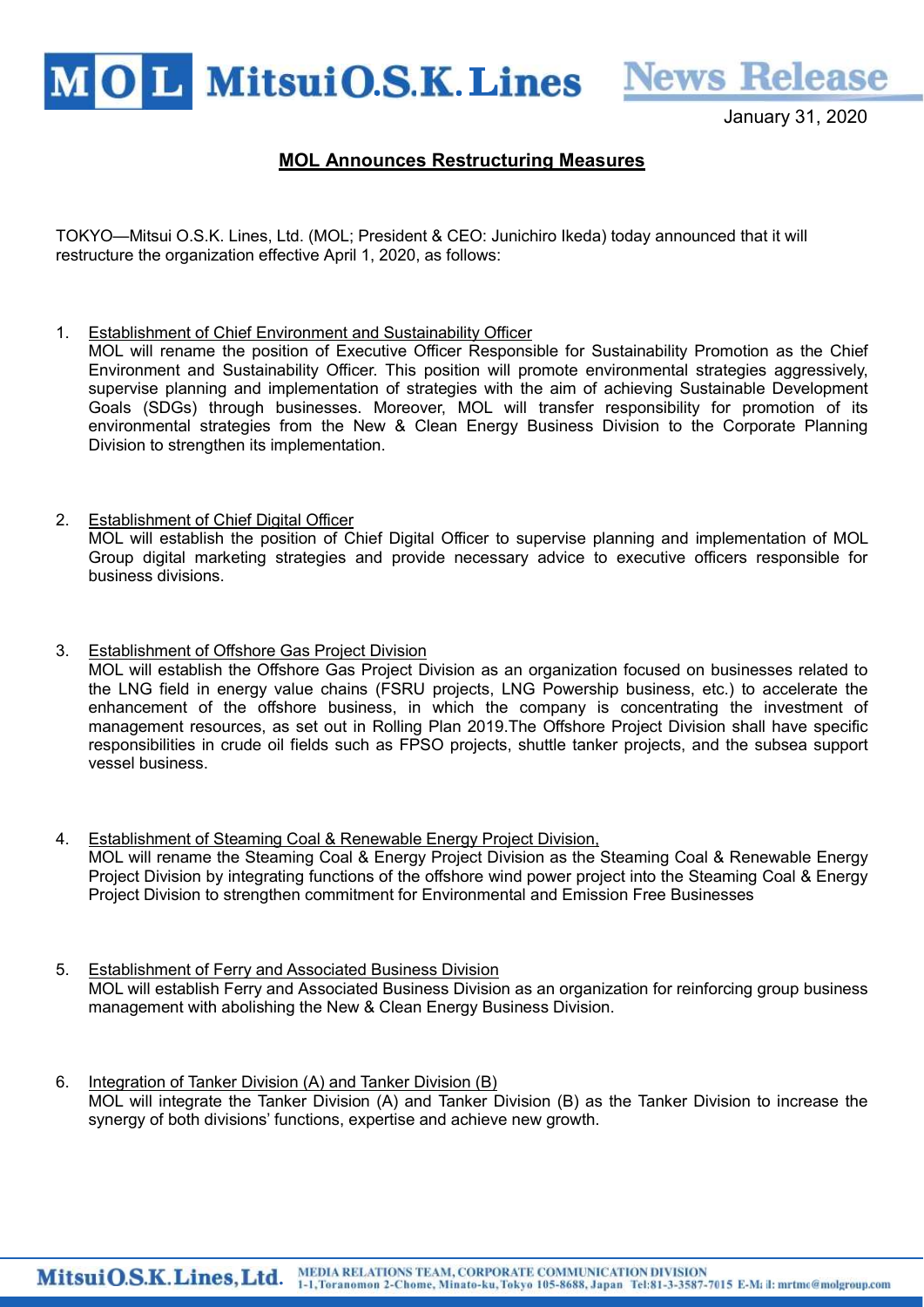The structure of business divisions effective April 1, 2020 is as follows. The underlined divisions are changed.

| Dry Bulk Business Unit            | Dry Bulk Business Planning & Co-ordination Division          |
|-----------------------------------|--------------------------------------------------------------|
|                                   | Iron Ore and Coal Carrier Division                           |
|                                   | <b>Bulk Carrier Division</b>                                 |
|                                   | <b>Wood Chip Carrier Division</b>                            |
|                                   | Marine Technical Management Division                         |
| <b>Energy Transport Business</b>  | <b>Energy Business Strategy Division</b>                     |
| Unit                              | <b>Bunker Business Division</b>                              |
|                                   | Tanker Division                                              |
|                                   | <b>Steaming Coal &amp; Renewable Energy Project Division</b> |
|                                   | Marine Technical Management Division                         |
|                                   | <b>LNG Carrier Division</b>                                  |
|                                   | Offshore Gas Project Division                                |
|                                   | <b>Offshore Project Division</b>                             |
|                                   | LNG Marine Technical & Ship Management Strategy Division     |
| <b>Product Transport Business</b> | <b>Car Carrier Division</b>                                  |
| Unit                              | Port Projects & Logistics Business Division                  |
|                                   | Ferry and Associated Business Division                       |
|                                   | Liner Business Management Division                           |
|                                   | Marine Technical Management Division                         |